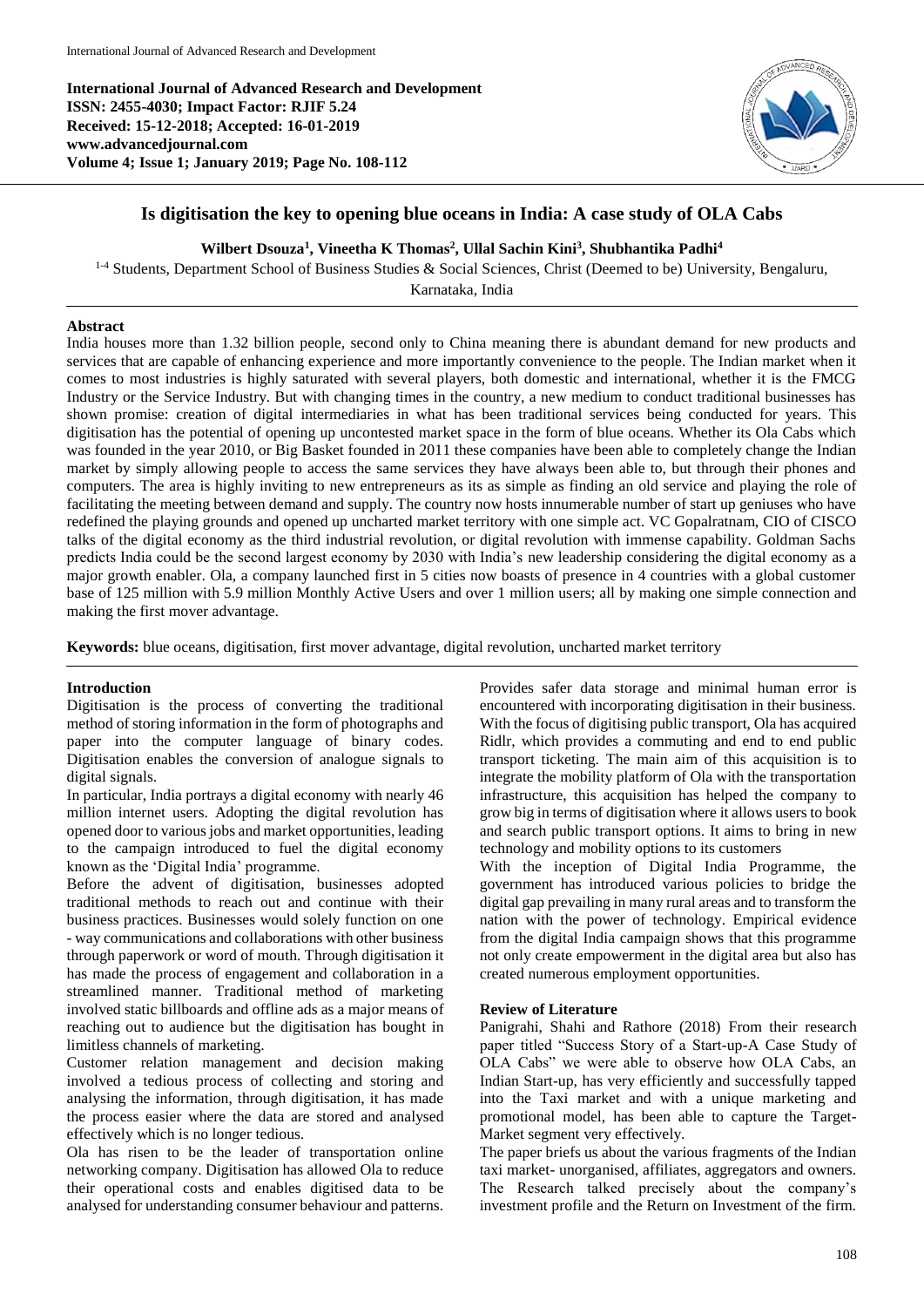It also represented a competitor analysis of Ola cabs and mentioned how Ola is Superior and better than other aggregator services. Some of the unique ways in which Ola contributed create the Blue –Ocean was through the empowerment of its drivers, introduction of Ola Mini cabs, the alliance of strategic importance with Make My Trip, good customer care, partnership for advertisement with TVF and providing of assistance during Chennai floods. Apart from this, the company also focuses on unique economic strategies to promote itself. It has also launched various hashtag campaigns on social media to popularise itself among the users.

Deshpande (2017) From his study titled- "UBER –OLA –The Competition Killer or The Competition Trigger?" we spotted out the common scenario which we all faced before the introduction of these apps. How the popular yellow-black coloured ambassador taxis dominated the Indian taxi market and how they used to trouble the consumers in terms of unreasonably high fares, far from satisfactory services, bad or no maintenance of the vehicles etc. The author emphasised on these reasons because these led to the fall of the unorganised taxi market and the rise of these apps. The author gave the readers details about the scenario when Uber and Ola entered the market and how quickly they were accepted by the consumers due to the market needs and of course credits it to the unique marketing and promotional strategies followed by these firms. It mentioned how these companies emphasised on "Predatory Pricing.

The author also took the opinion of the Competition Commission of India (CCI) whether these apps are killing or triggering the competition. The Commission discharged Uber of Predatory pricing but built the Prima Faci case of predatory pricing against Ola. The author also brought into light the rules and regulations implemented by the Transport Regulator of India for the regulations placed on these firms. Malik (2017) [1] Through her research paper "Managing Partner Performance, Engagement and Retention – A case study on the cab aggregator giant- OLA", the author conveys her ideas on the foundation and spread of Ola services. The author briefs about how the industry dynamics have propitiated the emergence of Ola's services in the country and how quickly the services of Ola were accepted across the country due to the needs arising in the transportation sector for reasonable and 'one touch away' cab services.

The author brings to light the competition faced by the firm due to rivalry with other competitive services, threat because of new entrants, danger because of alternatives like Uber and threat due to bargaining power of buyers and suppliers. The author also highlights the growth prospects of the firm. The study also talks about how Ola maintains its relations with the driver partners and how it pays them according to the "Pay per Performance model".

#### **Digitisation to open uncharted market territory**

The prime objective of this paper is to highlight the important role digitisation plays for creating uncontested market territory in the Indian market. This paper does not claim that business propositions mentioned have not been done before in foreign market and places more focus on India's Economy which is growing at around 6-7% per annum.

According to W Chan Kim and Renee Mauborgne (2015) in their book 'Blue Ocean Strategy' state that the corner stone to creating a Blue Ocean is value innovation. Now, traditional

Businesses compete within the same Red Ocean trying to compete with each other and create a defensible position within the existing order. They face what is called the valuecost trade off. This essentially means that to gain a better position than their competitors they have to create an increase in value but this will come at an increased cost which will consequently be transferred to the customers in the form of price rises.

How value innovation differs is because it aims to reduce cost and increase customer value at the same time which therefore removes the concept of a value-cost trade off. This has been graphically represented by the diagram below which shows that value innovation is the crossover between reduced costs and increasing customer value. Value Innovation implies equal importance to value (value without innovation will simply create incremental value creation to slightly stand out in the market) and innovation (innovation without value will be highly technology driven and will just increase cost which buyers may not be ready to accept) together to actually open uncontested territory.



How Digitisation in India comes into the picture with regard to blue oceans is because it fulfils the requirements of value innovation as it drives down cost with increased customer value. Ola Cabs increased the service users' value by allowing them to hail cabs promptly at the press of a button and assure them lower costs per kilometre. They also incurred lesser cost by playing the role of the intermediary between the cab driver and the customer (supply and demand respectively). Another example is Big Basket where they make grocery shopping convenient and cheaper. They are able to offer high discounts to their customers and also provide the additional benefit of getting customers their products from their preferred stores home delivered within a very short interval. Flipkart plays a similar role, but for the sale of technology products, books, clothing and other consumer durables. Black Buck which was founded in 2015, remade the foundation of the Indian trucking industry by simply making an Ola for trucking and the logistics industry. They made it easier for millions of truckers to book a load and move at capacity and also enabled shippers of all sizes to have access to the right truck at the right time for the right price. The success of all these companies shows how digitisation plays an immense role in creating new business opportunities wherein competition is minimal.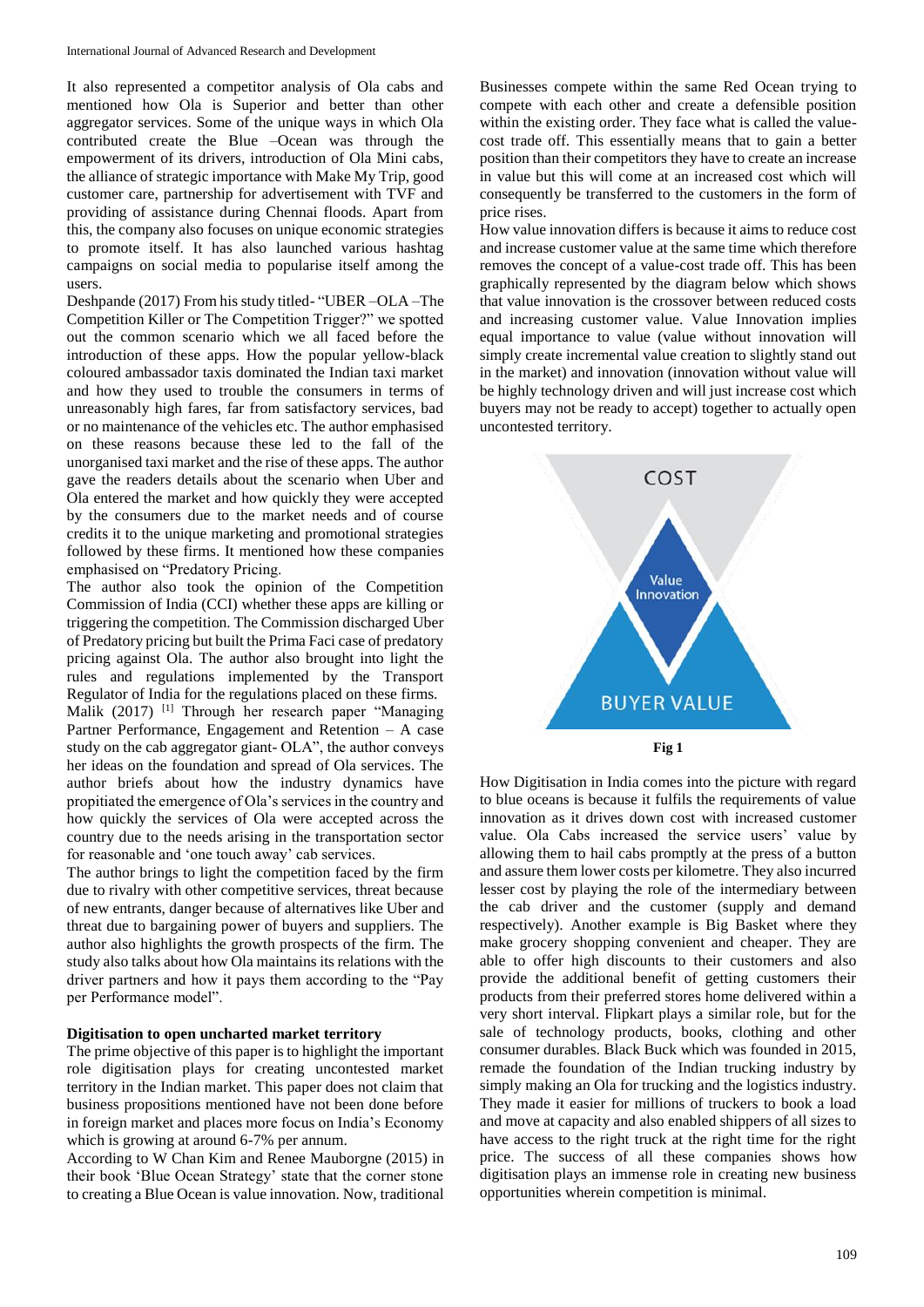#### **A case study of OLA cabs**

Ola is an online transportation network company developed by ANI Technologies Pvt Limited in \$5.7 Billion. It was founded on 3 December 2010 in Mumbai but has now shifted its operations to Bangalore and is India's biggest online cab aggregator with more than 10 lakh vehicles registered across 169 cities with over 1 million drivers and most importantly, a customer base of 125 million people with 5.9 million Monthly Active Users. They also diversified into autorickshaws in November of 2014. In January of 2018, the company extended its operations into the overseas market in Australia (which has more than 40,000 drivers) and further more in New Zealand in the month of September. It also now has presence in the United Kingdom where it will compete with its biggest global and Indian rival, Uber. But the company, before Uber entered truly did form its own Blue Ocean.

Now the primary aspect of evaluating any company's performance is the creation of a strategy canvas. It involves selection of various criteria of importance to the business and then evaluating the same in terms of the degree of importance given to them. As a part of this paper, we have identified certain key factors or features of the cab hailing industry, or the intra-city transportation industry in general; they are as follows:

- a. Cost- The cost of the means of transportation for the customer
- b. Ease of Access- The ease with which customers can book/access the vehicles for transportation
- c. Comfort- Extra amenities like Air Conditioning, entertainment, seat comfort etc.
- d. Distance covered- The total area covered by the transport service
- e. Travel Time- How fast the customer can reach from point A to point B (Inclusive of booking time and time of arrival of cab to point A)
- f. Personalisation- Adaptability of service to personal requirements.
- g. Privacy- Ability to travel alone or with personal group.
- h. Vehicle Ownership- Cabs are generally owned and leased by the company to drivers



**Fig 2**

Above is a graphical representation of the strategies adopted by cab companies prior to the pioneering effort made by Ola in the same department. Now to understand how Ola made its mark, its vital to understand how they added certain features of more economical means of transportation into the cab service. They adapted to the bus and auto culture of Indian urbans. Below is a canvas depicting the strategy canvas of Auto and Bus Services in terms of the same criteria.



## **The features in particular that Ola focused on based on that of the Other Public Transportation were:**

- 1. Ease of Access
- 2. Travel Time
- 3. Value for Money

Essentially, a key part of how Ola created their massive user base was not by only trying to think about their competitors but further comparing themselves to substitutes in the transport department.

The respective changes that Ola made can be discussed through the Reduce-Eliminate-Raise-Create Grid (Four Action Framework). This grid talks about the company's decisions regarding which factors it should reduce in comparison to other players, which factors it should completely eliminate from its Value Curve, which factors it should increase in compared to its competitors and finally which new factors they should bring in to their strategy curve.





**Reduce:** A prime difference between normal cab systems and Ola was the payment structure because traditional cabs were either pre-determined prices according to detitanations or through metered fare. Ola on the other hand is only through a metered fare but the price per KM is much lesser and at its lowest it is Rs. 6 per KM.

When we talk about travel time, we also include the time taken for the cab to arrive at the pick-up point. Ola has the advantage of spontaneity where in people can book a cab at a short notice and still have it arrive within under 20 minutes unlike traditional cab services which needed to be planned and booked in advance.

**Eliminate:** Ola made the smart decision of becoming an intermediary initially meaning that they did not actually have ownership of the vehicles which kept their costs lower. They could work with individual drivers rather than agencies. It got rid of the inconveniences that were caused traditionally while booking a cab like multiple phone calls, forward scheduling etc. Ola only recently started the car leasing program worth around Rs. 5000 Cr, but this is only as a result of their immense success.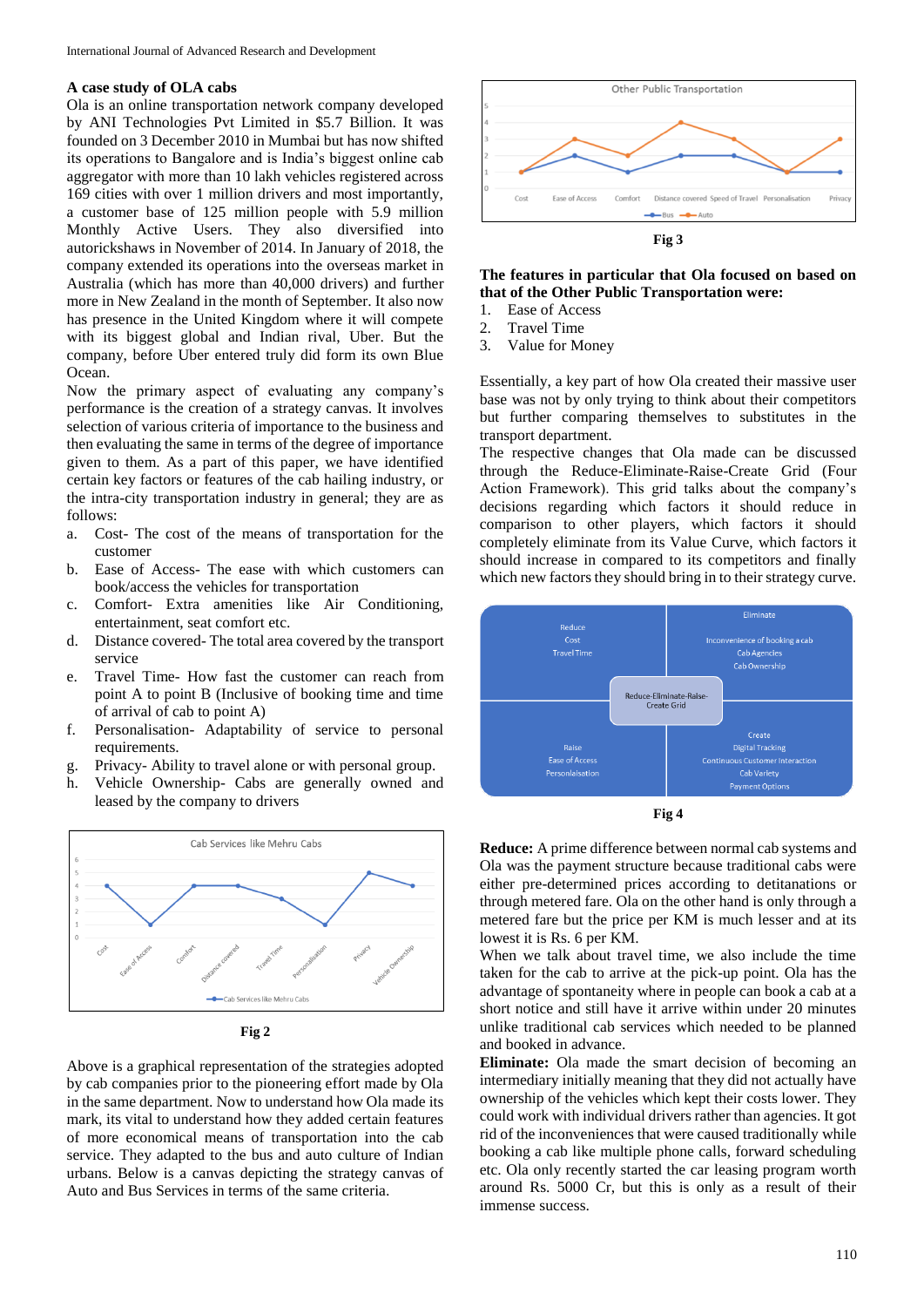**Raise:** Ola has increased the ease at which people can access a cab by making it accessible on one's phone and laptop/PC where they can book their cab on short notice. What's even more unique is that even in situations where the user does not have access to internet, Ola cabs can be booked through SMS service. Cabs, especially Ola Prime and above are to a large extent personalised allowing user to get a better experience when it comes to their in-cab entertainment. People can also access Wi-Fi in most cabs and use their own mean of entertainment or get work done.

**Create:** Customers through the Ola App can continuously contact and track the drivers of their cab and see its real-time

location through GPS tracking which was not the case in the cab industry prior to this. This makes the process more transparent. The company also increased its cab variety which increase in cost and comfort as well as capacity when we go across the spectrum. They range from Micro to Mini to Prime Sedan and Prime SUV. Ola also has the Ola Auto feature as well as Ola Rentals and they propose to launch Ola Bikes soon.

By partnering with different payment platforms and creating their very own payment platform Ola Money, they have created a variety of portals through which users can pay which makes it more convenient for the users of the app.





Above is a diagram representing the value curves of traditional services when compared to that of Ola. As stated in the book Blue Ocean Strategy by W Chan Kim and Renee Mauborgne, there are three characteristics of every good strategy which are all present in Ola's value curve. These are: Focus, Divergence and of course a compelling tagline.

Focus: Rather than focusing on several aspects, Ola chose to focus only on reducing the cost to the customers and making it easier for them to book a vehicle. They didn't pay too much attention towards comfort or other factors since the point is for a customer to get from point A to point B as fast as possible and at the least cost. They also placed emphasis on making payment flexible, allowing users to pay later through card, or pay weekly (Ola Credit) and pay through multiple platforms like Paytm, Google Pay and their own currency Ola Money which automatically deducts amount of cab fare.

Divergence: What happens when companies start looking at their competitors is that they get stuck in this comparison and forms its value curve reactively, trying to add incremental differences between them and their competitors. What a company should really do is diverge from their competitor value curves, which is what Ola has done.

Compelling tagline: The company has created the tagline 'Chalo Niklo (Come, Lets go)' which conveys the message that Ola should be peoples go-to form of transportation for getting around the city. The tagline also tries to highlight the immediacy with which the app can be used and the spontaneous response of the app.

## **Conclusion**

Through our study of Ola, it is clear that several companies can easily open up market space by simply following the principle of going digital in the same way Ola did. The focus of companies should be to firstly act as an intermediary between supply and demand, secondly reduce costs of amenities or goods for the customer and third, allow for interaction through a digital platform equipped with payment options, live tracking (if relevant), constant interaction between user and app.

Now we can talk about other companies who have followed the same idea to go big and show how our paper holds good for the Indian market and how Ola's steps can be followed by any company. Oyo rooms markets themselves as a branded network of budget hotels and their initial business revenue model was in the form of commission that they were receiving for leasing out rooms of already existing hotels but through an online platform. Similarly Nest Away follows the same principle of being the online intermediary which ears them around 12.5% of commission on rent of every house that's rented through the company.

The Indian market is ever-growing and there still lies potential to enter the digital market in several departments. The first step to going ahead with this is looking out there, for an existing business that you think needs to get on the web.

#### **References**

- 1. Malik MR. Managing Partner Performance, Engagement & Retention. International Journal of Engineering Development and Research, 5(1).
- 2. Shukla DR. (n.d.). Ola vs Uber: The battle of dominance. Journal of Business and Management, 78.
- 3. Panchayat MG. (n.d.). Uber Ola the Competition Killer.
- 4. Kim W, Chan RM. Blue Ocean Strategy. New York City, New York, United States: Harvard Business Review, 2004.
- 5. ANI. Retrieved from Business Standard, 2018, https://